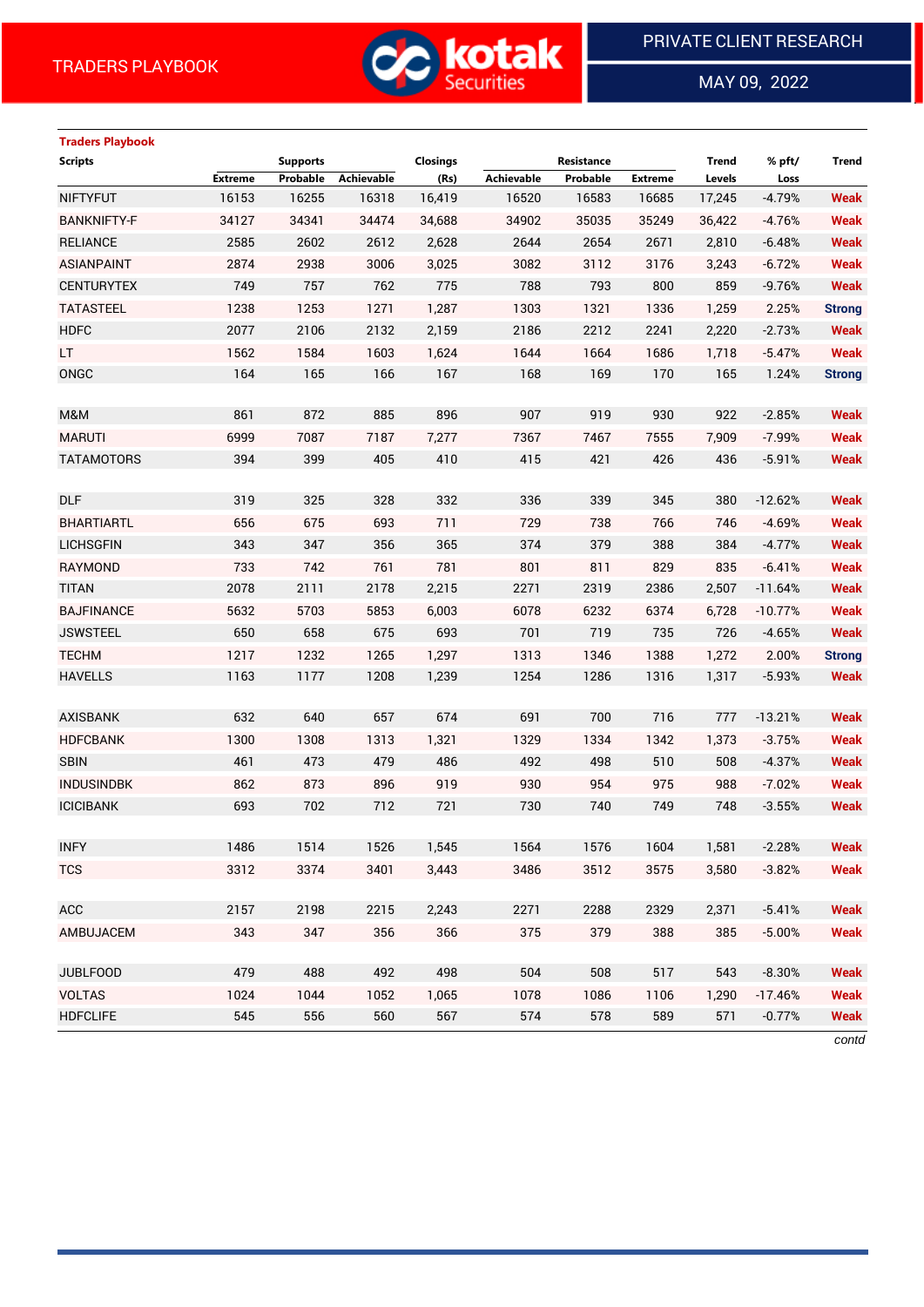### **Closing Pricess**

Closing price is that price at which a scrip closes on the previous day. Traders can start their intraday trade on this level. The stock or index should sustain above or below the closing price else you should exit the trade. Ideally, half a percent should be the stop loss above or below the closing price to enter the trade.

## **Trend**

Trend is the level at which the tendency of Indices and Stocks can be identified. For best results, you can use the 'Trend Remarks' to trade. A 'Weak' trend means that traders can trade with a negative bias. If the trend is 'Strong', you can trade long with a positive bias. Base price should be the closing price.

### **Achievable (Supp/Resis)**

It is the price which can be achieved if the Index/Stock trades above or below the closing price. During normal course of trading, first levels are important as one can take profits around first resistance and supports levels.

## **Probable (Supp/Resis)**

It's a second resistance/support and can be achieved if stocks/indices are in trending mode. Events can lead stocks and indices to reach these levels.

#### **Extreme levels**

Sometimes, the stocks fall or rise to their average lowest or highest levels FOR THE DAY and that may act as an excellent contra buying or selling opportunity with a stop loss given in the table. This means buying around extreme support and selling around extreme resistance strictly with a given stop loss. For e.g. If the extreme support for Nifty is given at 5605, and in case the market comes down to similar levels, then you can initiate long positions with the given 'stop loss for long' in the column, say at 5585. If it breaks 5585 then the trader must exit the position. This is valid on both the sides.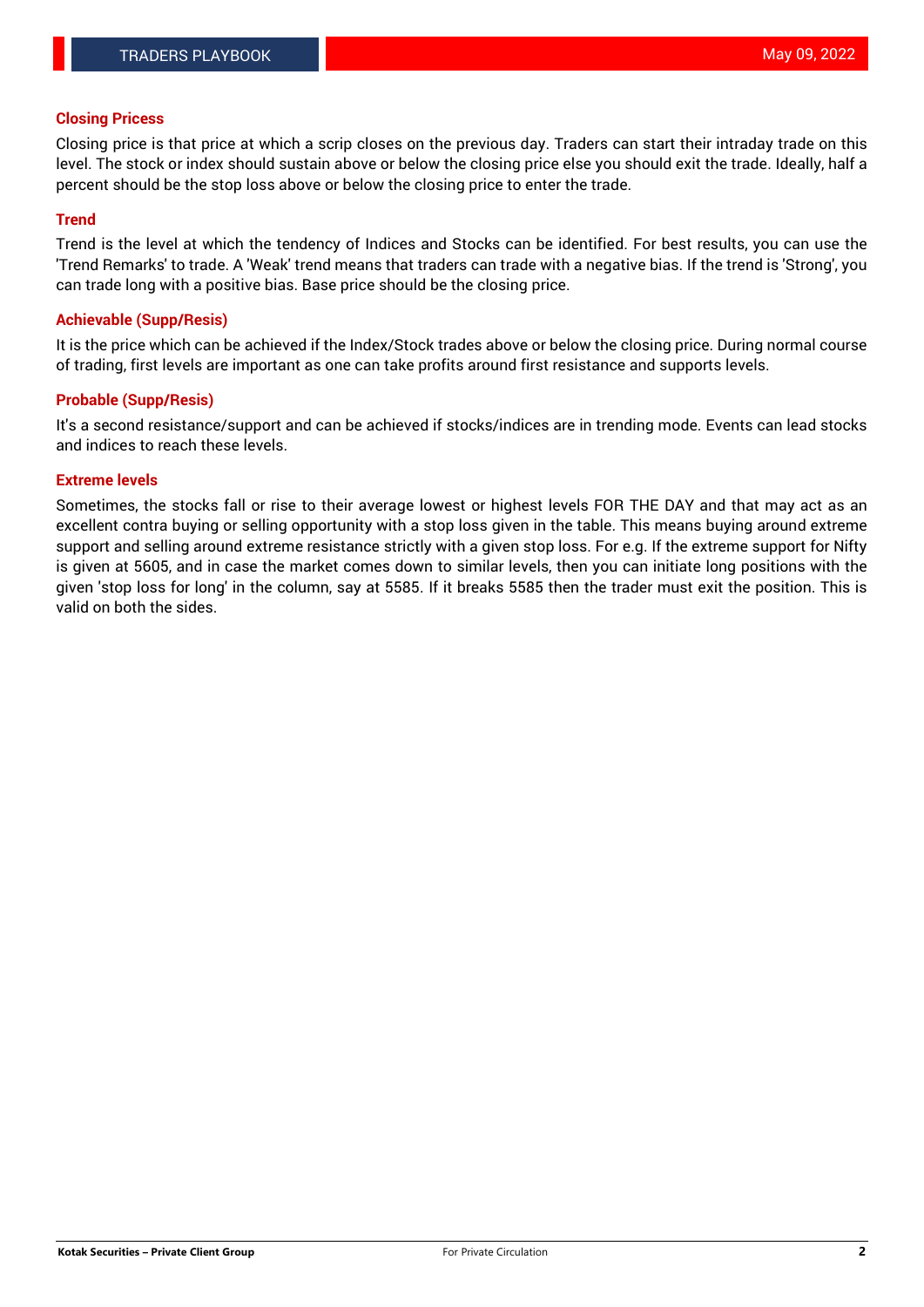## **RATING SCALE (PRIVATE CLIENT GROUP)**

| <b>BUY</b>             | $-$ | A condition that indicates a good time to buy a stock. The exact circumstances of the signal will be determined by the indicator that an<br>analyst is using.    |
|------------------------|-----|------------------------------------------------------------------------------------------------------------------------------------------------------------------|
| <b>SELL</b>            |     | - A condition that indicates a good time to sell a stock. The exact circumstances of the signal will be determined by the indicator that an<br>analyst is using. |
| <b>Stop Loss Order</b> | $-$ | An instruction to the broker to buy or sell stock when it trades beyond a specified price. They serve to either protect your profits or<br>limit your losses.    |

#### **FUNDAMENTAL RESEARCH TEAM (PRIVATE CLIENT GROUP)**

**Shrikant Chouhan Arun Agarwal Amit Agarwal, CFA Hemali Dhame** Head of Research Auto & Auto Ancillary Transportation, Paints, FMCG Banking & Finance shrikant.chouhan@kotak.com arun.agarwal@kotak.com agarwal.amit@kotak.com Hemali.Dhame@kotak.com

**Jatin Damania Purvi Shah Rini Mehta K. Kathirvelu** Metals & Mining, Midcap **Pharmaceuticals** Research Associate Support Executive jatin.damania@kotak.com [purvi.shah@kotak.com](mailto:purvi.shah@kotak.com) rini.mehta@kotak.com [k.kathirvelu@kotak.com](mailto:k.kathirvelu@kotak.com)  $+91$  22 6218 6440  $+91$  22 6218 6432

**Sumit Pokharna Pankaj Kumar** sumit.pokharna@kotak.com pankajr.kumar@kotak.com +91 22 6218 6438 +91 22 6218 6434

Oil and Gas, Information Tech Construction, Capital Goods & Midcaps

+91 22 6218 5408 +91 22 6218 6443 +91 22 6218 6439 +91 22 6218 6433

**TECHNICAL RESEARCH TEAM (PRIVATE CLIENT GROUP)**

**Shrikant Chouhan Amol Athawale Sayed Haider** [shrikant.chouhan@kotak.com](mailto:shrikant.chouhan@kotak.com) [amol.athawale@kotak.com](mailto:amol.athawale@kotak.com) Research Associate +91 22 6218 5408 +91 20 6620 3350 [sayed.haider@kotak.com](mailto:sayed.haider@kotak.com)

+91 22 62185498

# **DERIVATIVES RESEARCH TEAM (PRIVATE CLIENT GROUP)**

 $+91$  22 6218 5497

**Sahaj Agrawal Prashanth Lalu Prasenjit Biswas, CMT, CFTe** [sahaj.agrawal@kotak.com](mailto:sahaj.agrawal@kotak.com) [prashanth.lalu@kotak.com](mailto:prashanth.lalu@kotak.com) [prasenjit.biswas@kotak.com](mailto:prasenjit.biswas@kotak.com)